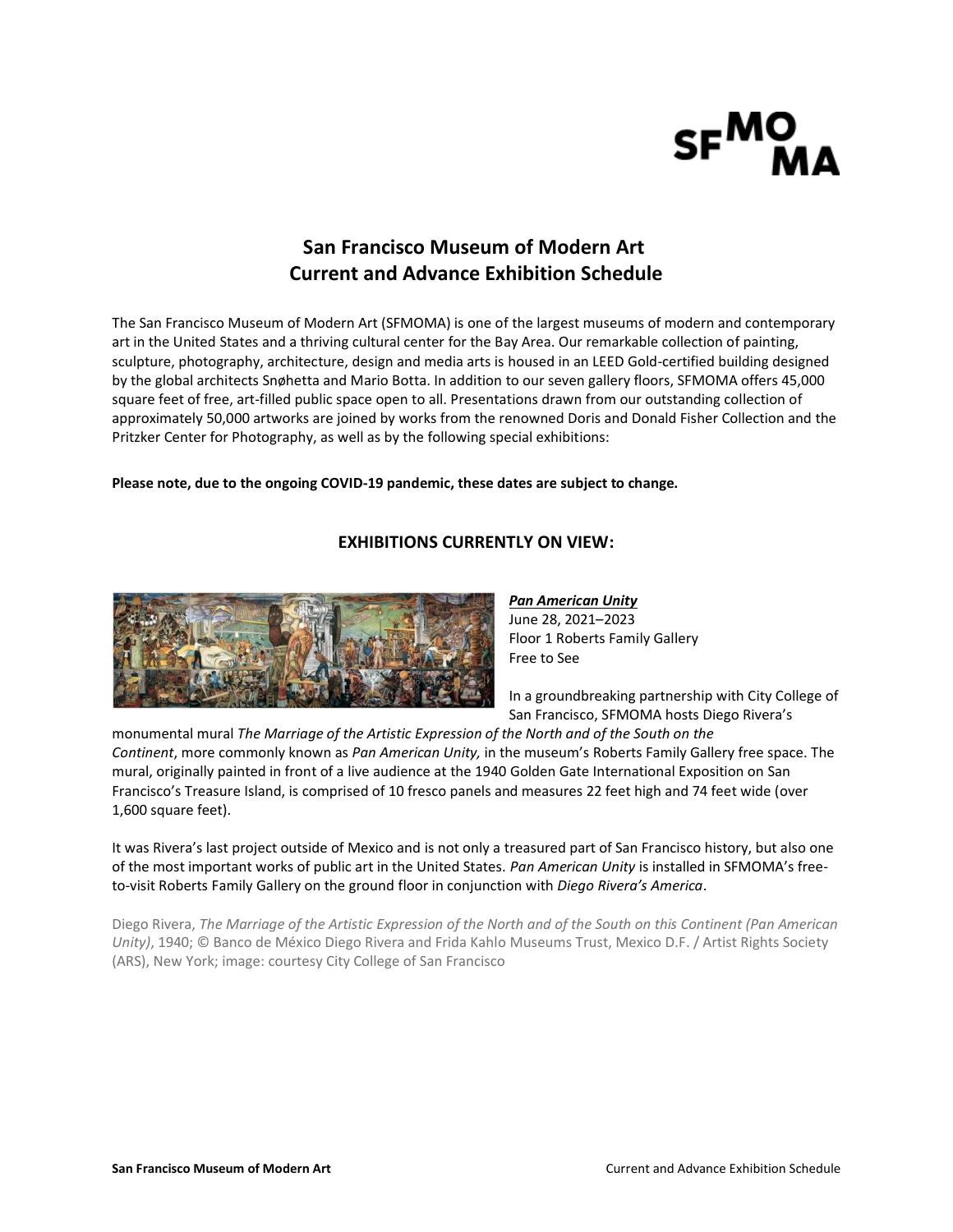

# *New Work: Wu Tsang [Presents Moved by the](https://www.sfmoma.org/exhibition/new-work-wu-tsang-presents-moved-by-the-motion/)  [Motion](https://www.sfmoma.org/exhibition/new-work-wu-tsang-presents-moved-by-the-motion/)* October 16, 2021–June 5, 2022 Floor 4 Single Gallery Presentation

For her *New Work* commission, artist Wu Tsang will create a new sound installation that explores the concept of the B-side. The soundscape will be made in collaboration with Moved by the Motion, a loosely affiliated "band" of interdisciplinary artists who have been creating live performance and film together since 2013. As a filmmaker, movement-based artist and performer, Tsang

uses a range of mediums and environments to interrogate constructions of gender, race, class and meaning.

*New Work: Wu Tsang Presents Moved by the Motion*, October 16, 2021- June 5, 2022 (installation view at SFMOMA); photo: Katherine du Tiel



## *Constellations: [Photographs in Dialogue](https://www.sfmoma.org/exhibition/constellations/#:~:text=Constellations%3A%20Photographs%20in%20Dialogue%20explores,bringing%20fresh%20narratives%20to%20light.)* November 20, 2021–August 21, 2022 Floor 3

*Constellations: Photographs in Dialogue* explores how additions to the collection expand, deepen and complicate the stories a museum can tell. From Edward Weston to Zanele Muholi, the exhibition weaves together historical and contemporary voices, forging new connections within established collecting areas and bringing fresh narratives to light. The photographs on view showcase the collection's strengths, particularly in Japanese photography, the documentary tradition and work by Bay Area artists. *Constellations* also highlights SFMOMA's ever-expanding contemporary photography holdings, featuring artists such

as Poklong Anading, Daisuke Yokota, Wendy Red Star and Clare Strand alongside familiar favorites including Imogen Cunningham and Ansel Adams.

Wendy Red Star, *Fall*, from the series *Four Seasons*, 2006, printed 2017; San Francisco Museum of Modern Art, gift of Loren G. Lipson, M.D.; © Wendy Red Star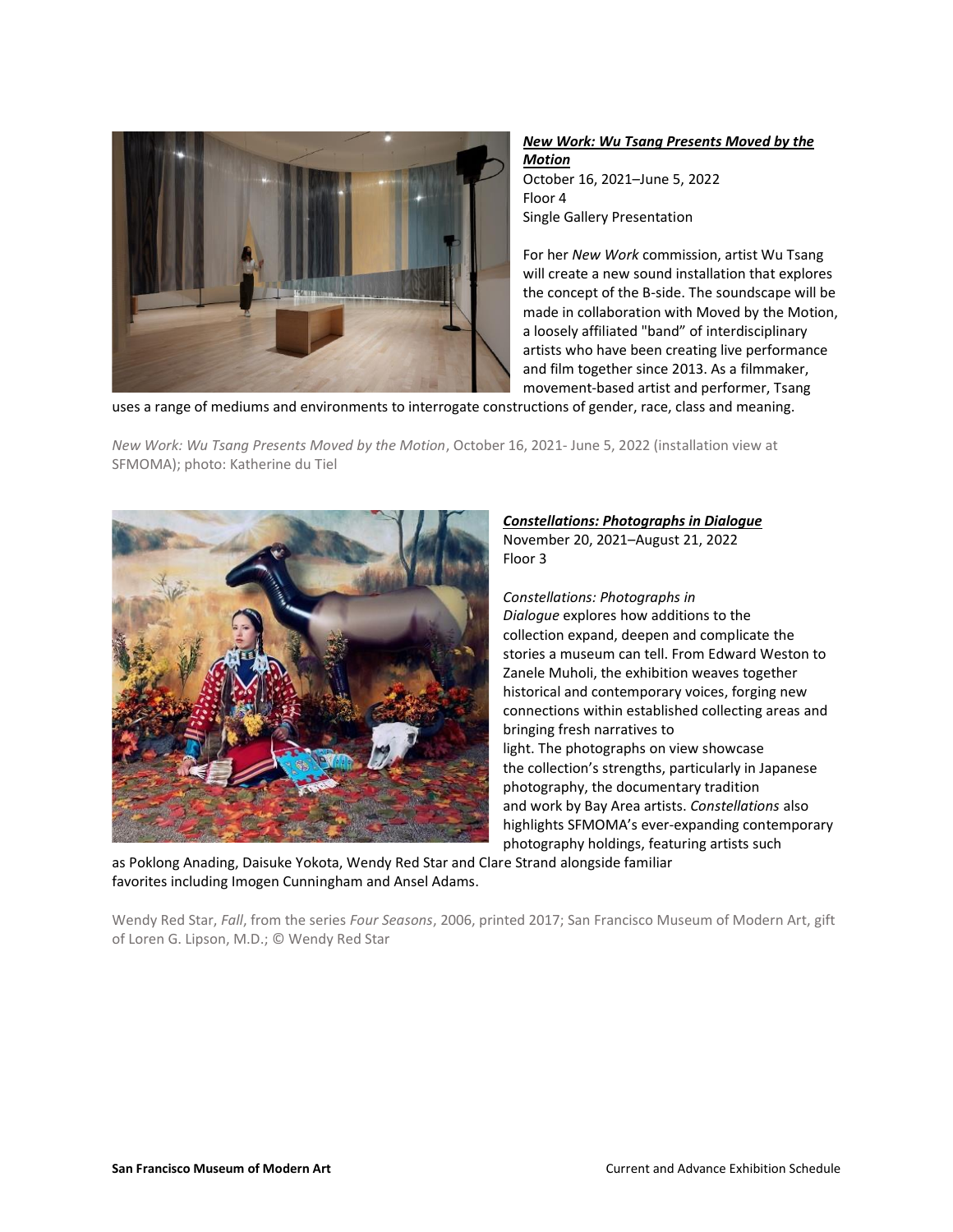

*A Living for Us All: Artists and the WPA*

March 26–July 24 2022

Floor 2

During the Great Depression (1929–1939), the United States government provided vital aid to thousands of artists, public art projects, and education initiatives through the Works Progress Administration (WPA). Drawn primarily from SFMOMA's allocation of WPA work, this exhibition explores the variety of approaches that artists embraced in this period to examine their communities and circumstances. Working in painting, photography, printmaking, and even weaving, some focused on themes of labor and daily life, while others turned to abstraction or surrealism. All engaged in

aesthetic experiments and formal innovations made possible by the program's financial support. Advancing the radical idea that art is a public resource, the WPA offered a new model for the artist's role in society.

Image: Sonya Noskowiak, *Worker's Hands*, 1937; Collection SFMOMA, The United States General Services Administration, formerly Federal Works Agency, Works Projects Administration (WPA), allocation to the San Francisco Museum of Modern Art; photo: Don Ross



# **UPCOMING EXHIBITIONS:**

*Shifting the Silence*

April 9–September 5, 2022 Floor 7

*Shifting the Silence* features dynamic works by 32 women artists who use the radical language of abstraction to enhance our understanding of the world we inhabit. Named after artist Etel Adnan's 2020 book about history and existence, *Shifting the Silence* embraces experimentation, impermanence and subjectivity — bold yet poetic characteristics that mark the art of our time. Featuring recently acquired works by Firelei Báez, Nairy Baghramian, Liz Hernández, Cinthia Marcelle, Tania Pérez Córdova, Lorna Simpson and Haegue Yang, *Shifting the Silence* harnesses their

defiant, yet enlightened energy to explore visual culture, the motivations of its practitioners and its varied influences. This experiential exhibition of art produced over the last quarter century includes sculpture, photography, textile, video, painting and time-based installation.

Firelei Báez, *Untitled (Baubo)*, 2020; collection SFMOMA, Shawn and Brook Byers Fund for Women Artists and purchase, by exchange, through a gift of Peggy Guggenheim; © Firelei Báez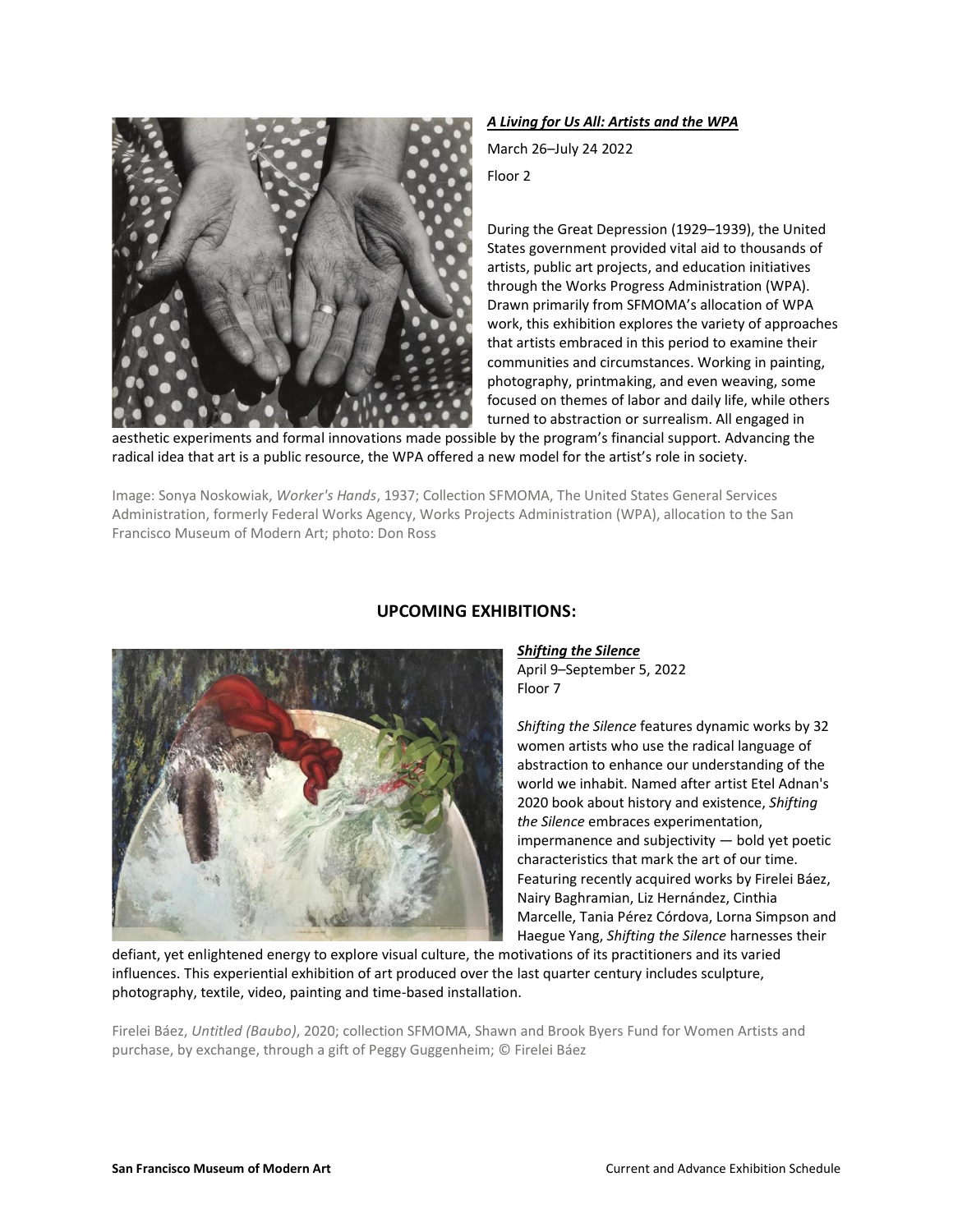

*Speculative Portraits* 

April 9–September 5, 2022 Floor 7

From analysis of DNA to emotional sentiments, the contemporary artists in *Speculative Portraits*  draw from scientific research and technology to expand on ideas of portraiture, identity and human presence. Spanning digital animation to sculpture, the presentation brings together select loans and works from the media arts collection by Heather Dewey-Hagborg, Lynn Hershman Leeson, Rhonda Holberton, Mika Tajima and Gail Wight. A key point of departure for the exhibition and a major acquisition, Lynn Hershman Leeson's installation *Room #8* (2006-18) culminated from

the artist's 12-year investigation into the biological nature of identity.

Mika Tajima, *Human Synth (Los Angeles),* 2019; collection of Mihail Lari and Scott Murray; photo: Flying Studio, Los Angeles, courtesy the artist and Kayne Griffin, Los Angeles; © Mika Tajima



**Susan Philipsz:** *Songs Sung in the First Person on Themes of Longing, Sympathy and Release* Opening April 9 Floor 7 Terrace

This sound installation offers a contemplative listening experience for visitors as they enjoy panoramic views of downtown San Francisco and the full reopening of SFMOMA's outdoor terrace since its temporary closure in March 2020. A single speaker will feature the U.S. debut of *Songs Sung in the First Person on Themes of Longing, Sympathy and Release* (2003) by the Berlin-based, Scottish artist Susan Philipsz. In this 13-minute presentation, the artist is heard

singing acapella versions of songs by Teenage Fanclub, Soft Cell, The Smiths, and Gram Parsons. She often uses popular music in her work because of its capacity to evoke emotional responses and collective memories.

7th Floor Sculpture Terrace at SFMOMA; photo: Beth LaBerge, courtesy SFMOMA

# *Diego Rivera's America*

July 16, 2022–January 2, 2023

Floor 4

The most in-depth examination of the artist's work in more than 20 years, *Diego Rivera's America* will provide a new critical and contemporary understanding of one of the most aesthetically, socially and politically ambitious artists of the 20th century. Through a careful selection of some 160 objects, the exhibition will explore central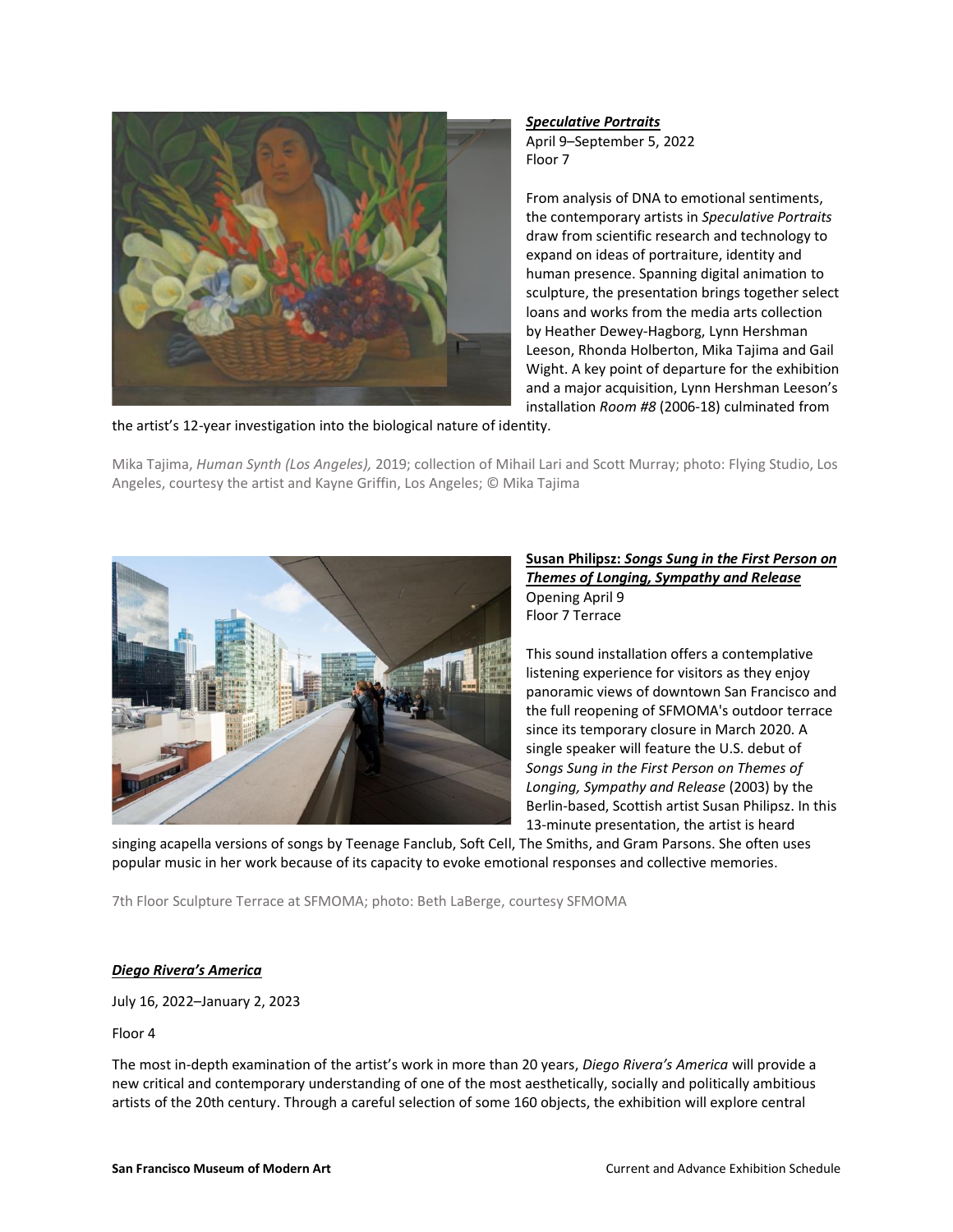themes of Rivera's work in Mexico and the United States from the early 1920s through the early 1940s. During these two key decades in a prolific career, Rivera created a new vision for North America, informed by his travels in Mexico and the United States.

Featuring extraordinary easel paintings, drawings, and portable frescoes, as well as filmed projections of murals, the exhibition will highlight the close relationship between Rivera's mural and studio practices. *Diego Rivera's America* will revisit a historical moment when Rivera, more than any other artist of his time, was instrumental not only in forging Mexican national identity, but also in imagining a shared American past and future.

Image: Diego Rivera, *Flower Seller*, 1926; Honolulu Museum of Art, gift of Mr. and Mrs. Philip E. Spalding, 1932; © Bancode México Diego Rivera & Frida Kahlo Museums Trust, Mexico, D.F./Artists Rights Society (ARS), New York; photo: courtesy Honolulu Museum of Art



ceremonial rites of passage.

*Amalia Mesa-Bains Venus Envy I Madrinas y Hermanas* June 18, 2022–November 6, 2022 Floor 2

Amalia Mesa-Bains presents a two-part exhibition featuring the autobiographical installation *Venus Envy, Chapter I*: *The First Holy Communion Moments Before the End* and *Madrinas y Hermanas* (*Godmothers and Sisters*), a selection of works from SFMOMA's permanent collection curated by the artist.

Presented for the first time since it was originally realized in 1993, *Venus Envy, Chapter I* is the first of a series of autobiographical installations Mesa-Bains created over several decades. Starting from the artist's childhood experience of her first Holy Communion, the installation displays objects, images, mementos and clothing and examines codes of gender in Catholic rituals and

Spanning two adjacent galleries is *Madrinas y Hermanas* (*Godmothers and Sisters*), featuring works drawn from the museum's collections. Accompanied by texts written by Mesa-Bains, the selection includes the works of artists by whom she was inspired, such as Frida Kahlo, as well as by friends and peers Yolanda López, Mildred Howard and Hung Liu, among others.

Amalia Mesa-Bains, *Venus Envy I (or The First Holy Communion Moments Before the End)* (detail), 1993/2022; courtesy the artist and the Rena Bransten Gallery; photo: Amalia Mesa-Bains; © Amalia Mesa-Bains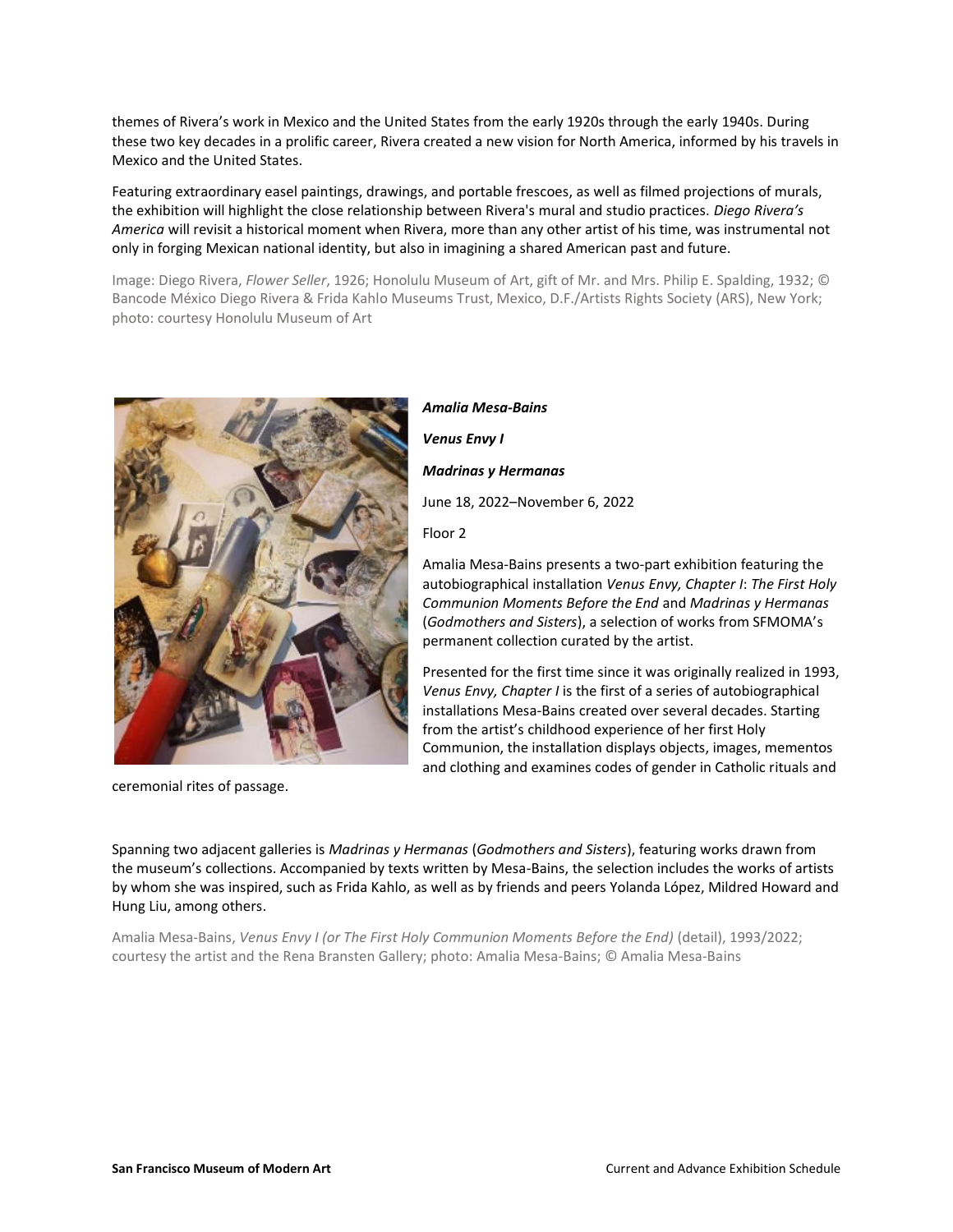

*Julian Charrière: Erratic* 

August 6, 2022–May 14, 2023

Floor 7

The fascinations of the Arctic and Antarctic have captured our collective imagination for centuries. For the last decade, French-Swiss artist Julian Charrière has traveled to remote and hostile polar regions to explore humankind's interconnection with these otherworldly environments that have come to represent the precariousness of our future.

The artist's first solo exhibition on the West Coast,

*Julian Charrière: Erratic* presents works across media that revolve around the artist's poetic engagement with ice landscapes challenging our constructs of different temporalities, while bringing attention to the traces and longstanding effects of human interferences in nature. The central work of this cinematic and sensory filled exhibition is *Towards No Earthly Pole* (2019), a panoramic film combining haunting footage of glaciers taken at night during the artist's expeditions to various glacial regions.

Through immersive encounters with Charrière's work in this timely exhibition, visitors are invited to approach an environmentally, culturally and politically charged geography with a heightened sense of ecological awareness.

Julian Charrière, *Towards No Earthly Pole*, (installation view, MASI Lugano); Julian Charrière/VG Bild-Kunst, Bonn, Germany; photo: Jens Ziehe



# *Sightlines: Photographs from the Collection*

August 6, 2022–May 7, 2023

Floor 3

*Sightlines: Photographs from the Collection* illuminates some of the myriad ways that SFMOMA's expanding contemporary holdings intersect with and diverge from earlier photographic traditions. Spanning the history of the medium, this dynamic presentation of over 200 photographs examines various themes, including studio portraiture and the relationship between the body and the landscape.

One gallery is devoted to Louis Carlos Bernal's vibrant color photographs of the Southwest from the late 1970s. A suite of galleries considers the question of what constitutes a photograph through a selection of works made without a camera, from Man Ray's humorous and irreverent photograms to a large-scale cyanotype installation by Meghann Riepenhoff.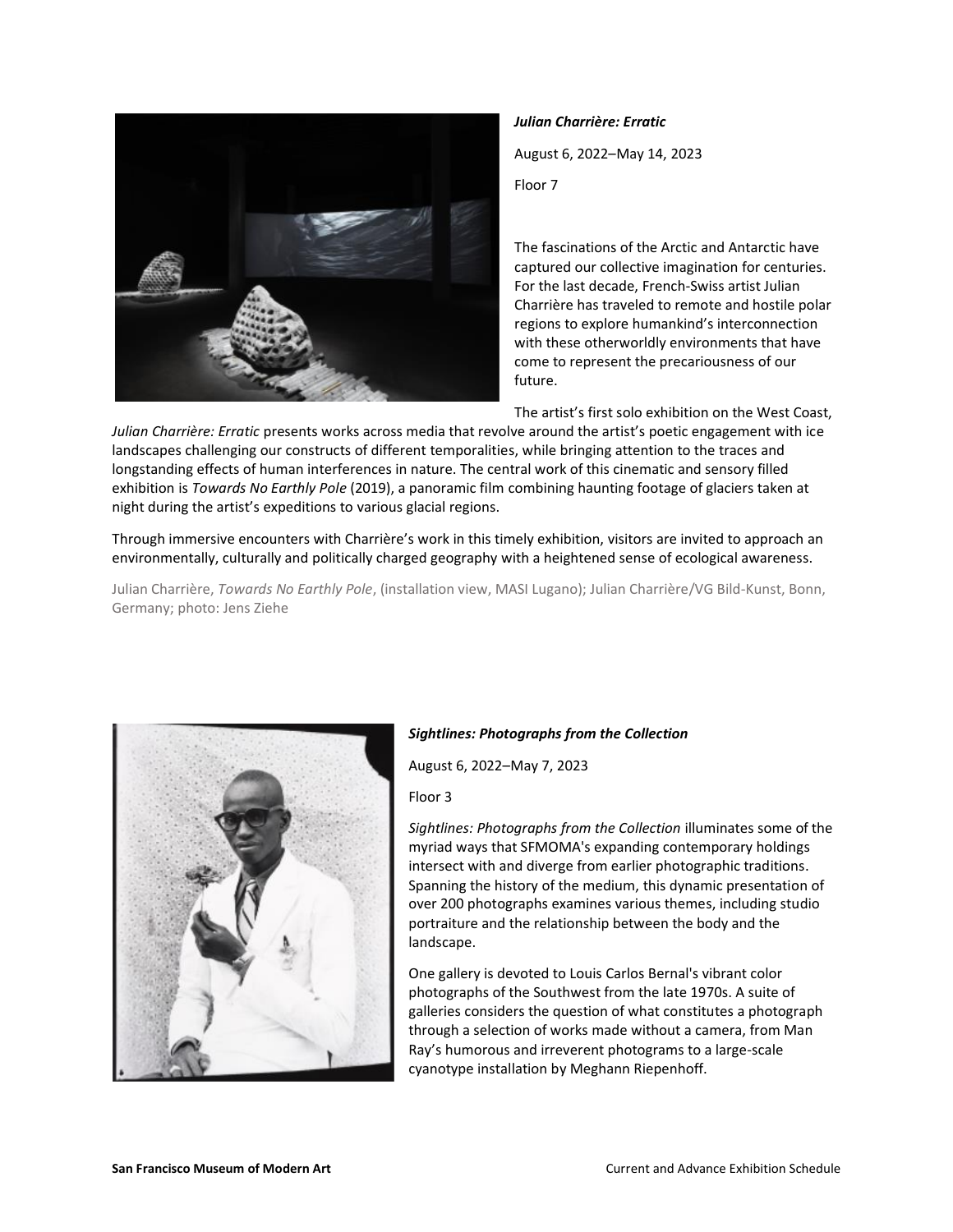Seydou Keïta, *Untitled*, 1952–1955, printed 1996; collection SFMOMA, Foto Forum purchase; © Seydou Keïta / SKPEAC



fabrication.

## *Conversation Pieces: Contemporary Furniture in Dialogue*

August 20, 2022–June 25, 2023

Floor 6

*Conversation Pieces* brings together over 40 works of contemporary design, each beginning a dialogue, emphasizing intellectual and emotional connection, and at times, shifting to a complex and imperative demand for broader cultural attention.

Mid-20th century modern design became a symbol of social progression, an outward expression of shaking off a post-war historical weight and an opportunity to start anew. Industrial fabricators were enthusiastically venturing into mass-produced consumer goods production as military demands were dwindling. Many decades later, the popularity of mid-century modern design still has a firm hold on the consumer market; however, 21st century contemporary designers are shifting the conversation, and reintroducing cultural meaning into furniture. By drawing attention to domestic material culture, the works on view engage with issues of purpose, representation and sustainable

Organized in collaboration with Los Angeles-based interior designer Alexandra Loew, the exhibition is designed to be welcoming and informal, with benches for visitors at the same height as the works on view and including audio from several designers. In keeping with the larger collection mission to recognize thought-provoking critical works of architecture and design, the works on view are sometimes jarring, often bold and always conversation starters.

Germane Barnes, *Uneasy Lies the Head that Wears the Crown,* 2020; collection SFMOMA, Accessions Committee Fund purchase; © Germane Barnes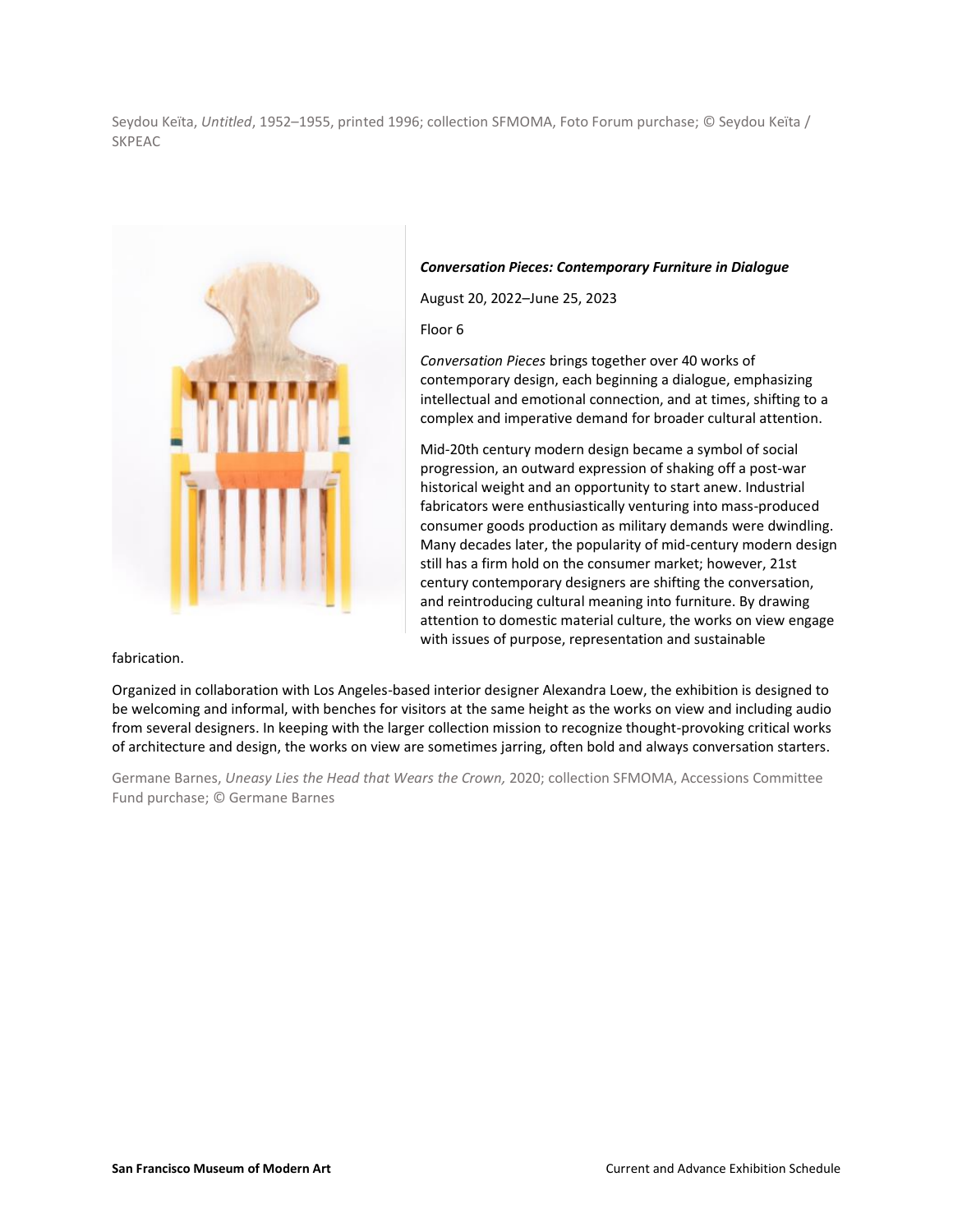

## *New Work: Toyin Ojih Odutola*

September 3, 2022–January 22, 2023

Floor 4

Toyin Ojih Odutola's *New Work* exhibition is set in the year 2050 in Eko, the Yoruba name for today's Lagos. Inspired by the speculative fiction of Octavia E. Butler and the poetry of Dionne Brand, this new body of work contemplates how bodies, psyches and architectures might respond to an overpopulated, mutated world. Conceived during the pandemic lockdown and following Ojih Odutola's *A Countervailing Theory* exhibition at the Barbican Centre, London (2020); Kunsten Museum of Modern Art Aalborg, Denmark (2021); and the Hirshhorn Museum and Sculpture Garden, Washington, D.C. (2021–2022), *New Work: Toyin Ojih Odutola* melds storytelling forms to consider African and other global futures.

Born in 1985 in Ile-Ife, Nigeria and based in New York, Ojih Odutola is known for her drawings of figures, interior architectures and landscapes that call on references ranging from art history to the artist's own upbringing. Often produced in narrative series, her drawings describe scenes or chapters of

overarching universes. The artist's distinctively layered method of mark-making highlights topographies of skin and surface.

Toyin Ojih Odutola, *Local News,* 2021; © Toyin Ojih Odutola; courtesy the artist and Jack Shainman Gallery, New York

**San Francisco Museum of Modern Art** 151 Third Street San Francisco, CA 94103

Visit [sfmoma.org](http://link.mediaoutreach.meltwater.com/ls/click?upn=74evwqN42h7EWJUjAuIDM8jHInWWpCDETBVzf4PkXPI-3DwCmm_ybRp7dpP-2FoumXUrmIuy3n6CdMlNZwaAqw-2F7fCm9MizEaSicBmTpfNzg9VmLziuNmZfDSKI4IxrooUcM7PoZErSMe-2BjqKXGXqJYjL8vJpki346DORnSS70dvs9OQX4wfNHQZfHJhWbkzJGMuwFilBtjUVwNXdmEzMnP-2Fv7FdoiKf1dlkAZpHvp0dOLGUUXhEjnQ198QhbZbBtcWe7xhHc0gWpEBaJioRD0uFw4TskilH4onN0QRupPcfALjwvun0hC22glw26h7zoMBspJCA2yV7-2B-2FSzXD3SD2MNp5MzI71l4fvy8QjsjS2nEgzYwvxdyUeef3GiZ-2FOEos-2FGNAUeMimhjSuLmV-2BUGkplW4SGn6BFzRDnfbk6J0ubWogFeX8zr) or call 415.357.4000 for more information. \*\* Follow us on Twitter for updates and announcements: [@SFMOMA\\_Press](http://link.mediaoutreach.meltwater.com/ls/click?upn=FnnVeh1LOp-2BMpo00sMKwmbRJlYCfnumYgMVHfzCZEOLlkalCy-2Ff9fbreQVEfvRRw18Cc_ybRp7dpP-2FoumXUrmIuy3n6CdMlNZwaAqw-2F7fCm9MizEaSicBmTpfNzg9VmLziuNmZfDSKI4IxrooUcM7PoZErSMe-2BjqKXGXqJYjL8vJpki346DORnSS70dvs9OQX4wfNHQZfHJhWbkzJGMuwFilBtjUVwNXdmEzMnP-2Fv7FdoiKf1dlkAZpHvp0dOLGUUXhEjnQ198QhbZbBtcWe7xhHc0lg4fC46XMytdcrOBhzt8MiEX53Zfn-2FZn7aziylSItKUn1qJx3N-2FJmeN29tlfmMom6IfyMUrVStkaWGfFrdFdgBPPkzmVu6CLs1fGQqrWku9cYNz7pW7wD4Geriqo5xPk293x-2Bm1ZTkU58QgXMUzfmNv2pYnwKpEgw4kTT5xd2lf)

#### **PRESS CONTACTS**:

Clara Hatcher Baruth, [chatcher@SFMOMA.org,](mailto:chatcher@SFMOMA.org) 415.357.4177 Rebecca Herman[, rherman@sfmoma.org,](mailto:rherman@sfmoma.org) 415.357.4174 Maria Wiles, [mwiles@sfmoma.org,](mailto:mwiles@sfmoma.org) 415.357.4170

## **EXHIBITION SUPPORT:**

Presenting support for *Pan American Unity* is provided by Sir Deryck and Lady Va Maughan, Helen and Charles Schwab, Pat Wilson and anonymous donors. Major support is provided by Doris Fisher, Randi and Bob Fisher, the Koret Foundation, Diana Nelson and John Atwater, The Bernard Osher Foundation, and Sanford Robertson. Generous support is provided by the Breyer Family Foundation, Katherine Harbin Clammer and Adam Clammer,